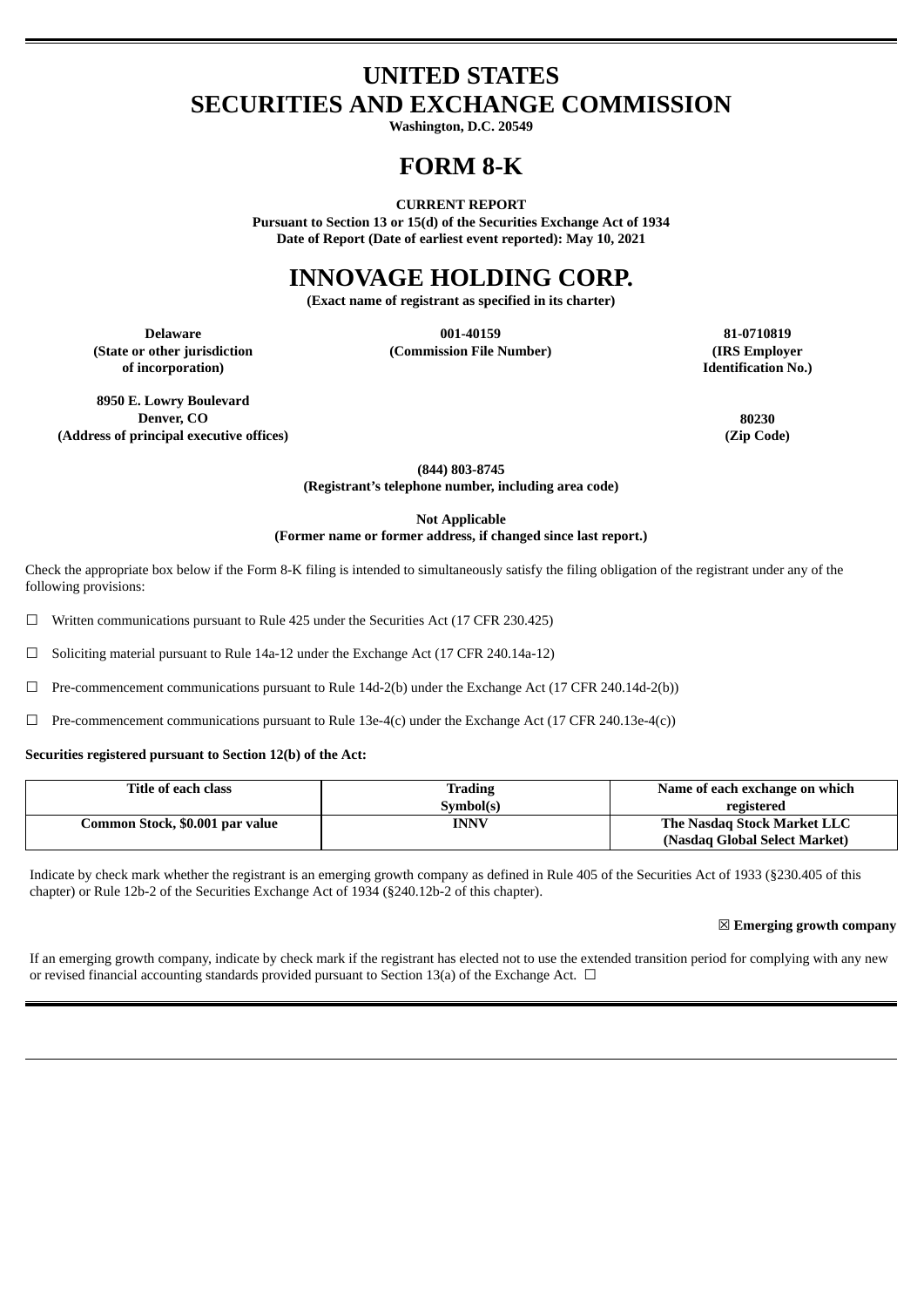# **Item 2.02. Results of Operations and Financial Condition.**

On May 10, 2021, InnovAge Holding Corp. issued a press release announcing financial results for the fiscal quarter ended March 31, 2021 and related matters. A copy of this press release is furnished as Exhibit 99.1 hereto and is incorporated in this Item 2.02 by reference.

The information in this Item 2.02, including the exhibit attached hereto, shall not be deemed "filed" for purposes of Section 18 of the Securities Exchange Act of 1934, as amended (the "Exchange Act"), or otherwise subject to the liabilities of that section. This information shall not be deemed to be incorporated by reference in any filing under the Securities Act of 1933, as amended, or the Exchange Act, except as shall be expressly set forth by specific reference to such disclosure in this Form 8-K in such a filing.

# **Item 9.01. Financial Statements and Exhibits.**

(d) Exhibits

| <b>Exhibit</b> | <b>Description</b>                                                 |  |  |  |  |  |  |
|----------------|--------------------------------------------------------------------|--|--|--|--|--|--|
| 99.1           | <u>Press Release of InnovAge Holding Corp., dated May 10, 2021</u> |  |  |  |  |  |  |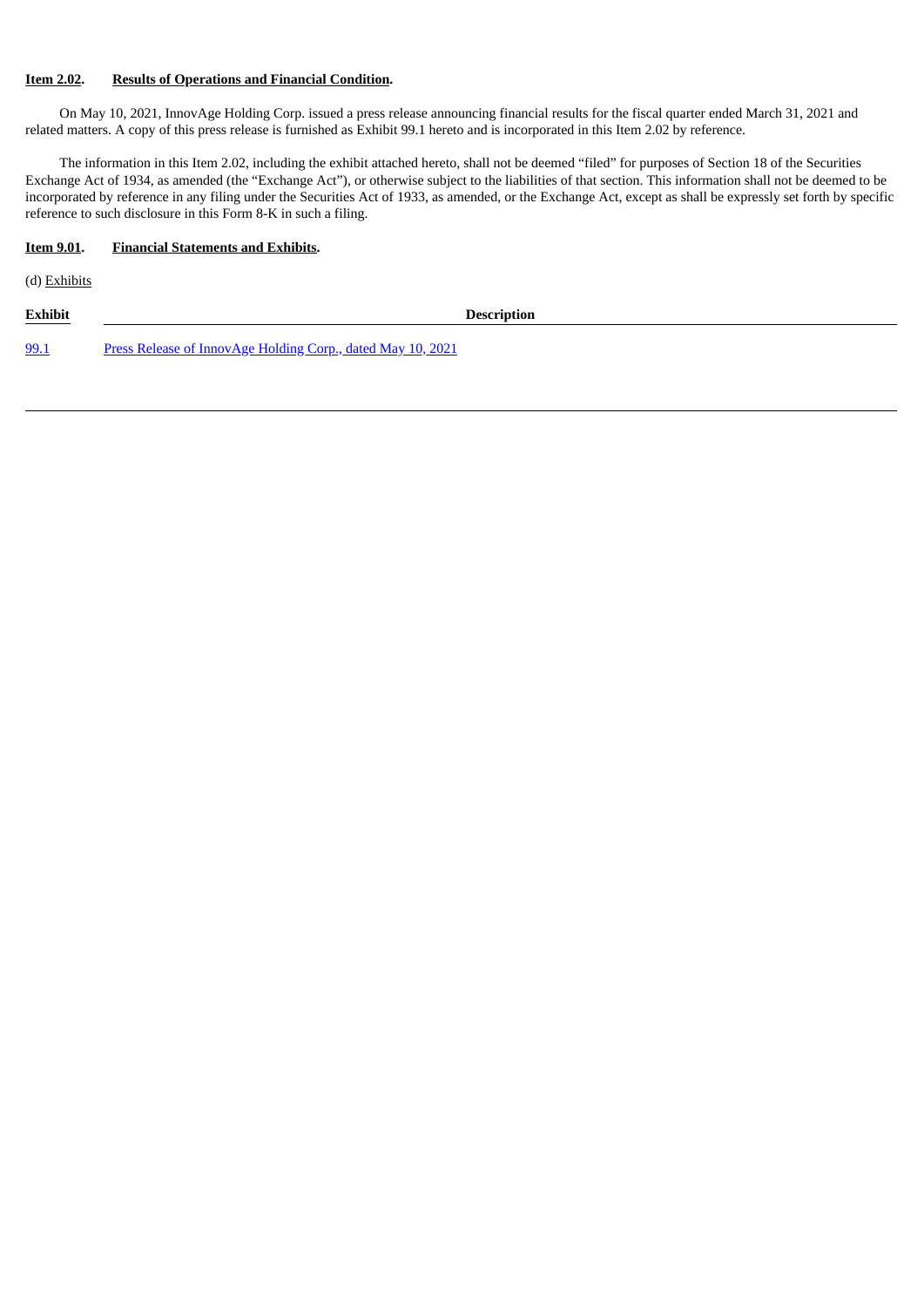# **SIGNATURES**

Pursuant to the requirements of the Securities Exchange Act of 1934, the registrant has duly caused this report to be signed on its behalf by the undersigned hereunto duly authorized.

INNOVAGE HOLDING CORP.

Date: May 10, 2021 By: /s/ Barbara Gutierrez

Name: Barbara Gutierrez Title: Chief Financial Officer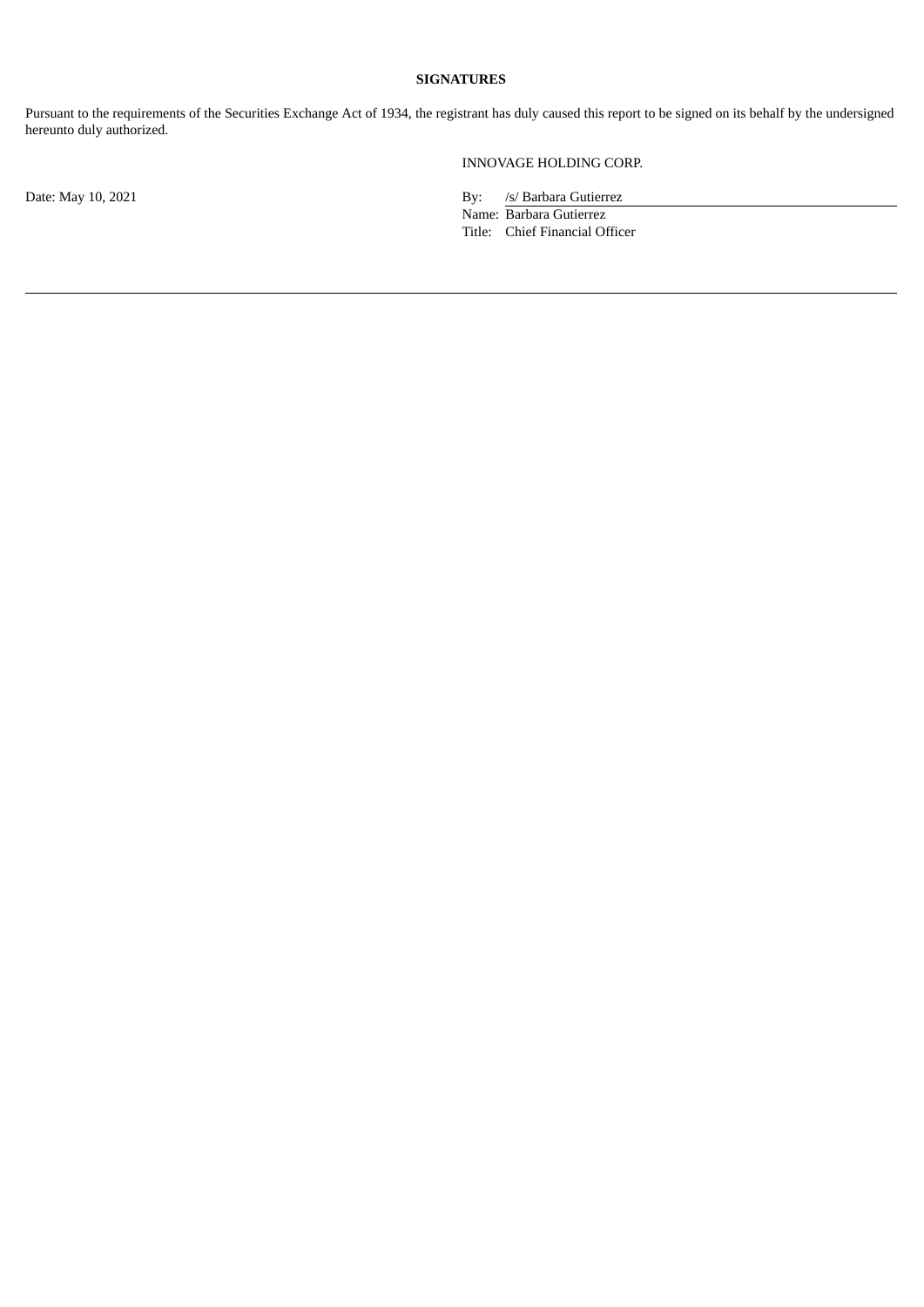<span id="page-3-0"></span>

#### **INNOVAGE ANNOUNCES FINANCIAL RESULTS FOR THE FISCAL THIRD QUARTER ENDED MARCH 31, 2021**

**DENVER, CO., May 10, 2021** - InnovAge Holding Corp. (the "Company" or "InnovAge") (Nasdaq: INNV), a market leading healthcare delivery platform for high-cost, dual-eligible seniors, announced financial results for its fiscal third quarter ended March 31, 2021.

#### **Fiscal Third Quarter 2021 Financial Highlights**

- · Net revenue of \$156.3 million, up 8% compared to \$144.8 million in the third quarter of 2020
- Center level contribution of \$41.4 million, up 20% year over year, and center level contribution margin of 26.5%, up 270 basis points year over year
- Net loss of \$10.9 million, or (\$0.09) per share, primarily due to an expected earn-out payment from a 2018 acquisition and \$13.5 million loss on extinguishment of debt, both of which were related to our initial public offering on March 8, 2021
- $\cdot$  Adjusted EBITDA<sup>(1)</sup> of \$20.3 million, up 15% compared to \$17.6 million in the third quarter of 2020
- · Census of 6,655, up 5% year over year; member months of 19,958, up 6% year over year; and ended the quarter with 18 centers across the United States
- · Ended the quarter with \$201.5 million in cash and cash equivalents, \$82.8 million in debt (representing debt under our senior secured term loan plus capital leases) and a secured net leverage ratio of 0.75x (as calculated pursuant to our credit agreement)

#### **Additional Highlights**

- Expect three de novo center openings in two new states in the next eighteen months and two additional de novo centers by the beginning of calendar year 2023
- Remain in active discussions with joint-venture partners for future de novo locations
- · Re-opened centers in Colorado, California, and New Mexico as COVID-19 vaccination rollout continues and states diligently dial back restrictions. InnovAge continues to work towards having 90% of staff and participants vaccinated by the end of July
- Performed more than 93,000 telehealth visits from the start of the pandemic through quarter end
- · InnovAge is a Great Place to Work-Certified™ company for the third consecutive year and we continued to expand our strong leadership team with the addition of Alice Raia as Chief Information Officer
- Reduced debt by \$225.0 million following our initial public offering on March 8, 2021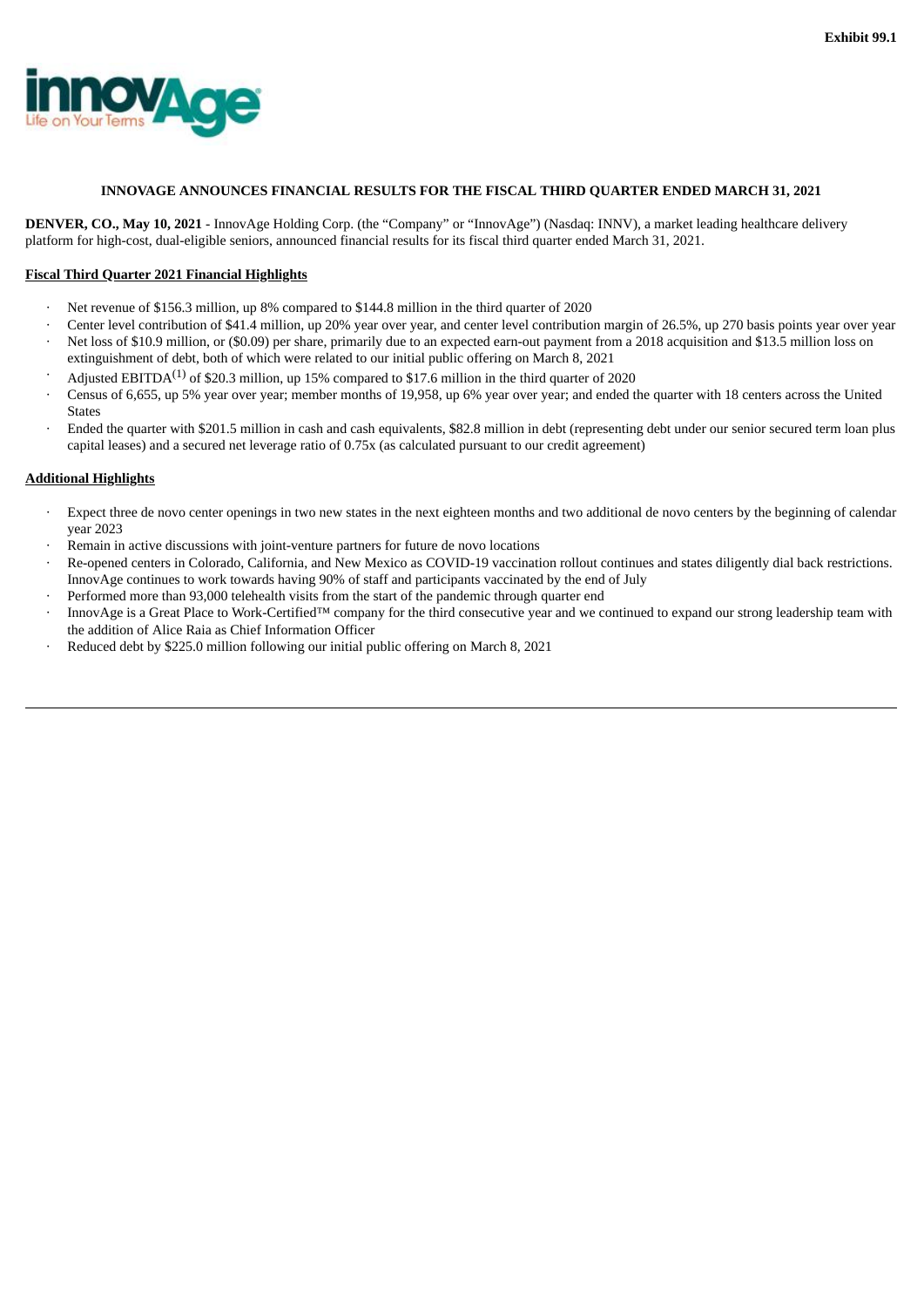Maureen Hewitt, President and Chief Executive Officer, commented, "The InnovAge team delivered strong third quarter financial results with 8% revenue growth and 15% Adjusted EBITDA growth year-over-year. We are seeing multiple growth drivers from our multi-faceted strategy coming from organic growth, and de novo locations in existing and new states. While COVID-19 impacted our business over the last several quarters, I want to thank our team for their hard work and dedication providing high quality, value-based care to our senior participants. We are seeing some normalization from the pandemic as vaccination rollouts are essential to restoring face-to-face connections that we all need and value."

# **Fiscal Fourth Quarter 2021 Financial Guidance**

For the fourth quarter of fiscal 2021, InnovAge expects to deliver the following financial results:

- · Total revenues of \$160 million to \$162 million
- $\cdot$  Adjusted EBITDA<sup>(1)</sup> of \$17 million to \$19 million

# **Full Fiscal Year 2021**

For the full fiscal year 2021, InnovAge expects to deliver the following financial results:

- Total revenues of \$626 million to \$628 million
- Adjusted EBITDA<sup>(1)</sup> of \$83 million to \$85 million
	- De novo center losses, which we define as net losses related to the pre-opening and start-up ramp for our de novo centers for the first 24 months of operation are expected to be approximately \$2 million and have not been added back to the Adjusted EBITDA guidance
- · We expect to end fiscal year 2021 with 18 centers; we expect our census to be between 6,800 to 6,900 and member months to be between 79,000 to 79,500

(1) Adjusted EBITDA is a non-GAAP measure. See "Note Regarding Use of Non-GAAP Financial Measures" and "Reconciliation of GAAP and Non-GAAP Measures" for a definition of Adjusted EBITDA and a reconciliation to net income (loss), the most closely comparable GAAP measure. We are unable to provide guidance for net income (loss) or a reconciliation of our Adjusted EBITDA guidance because we cannot provide a meaningful or accurate calculation or estimation of certain reconciling items without unreasonable effort. Our inability to do so is due to the inherent difficulty in forecasting and quantifying certain amounts that are necessary for such reconciliation, including variations in effective tax rate, expenses to be incurred for acquisition activities and other one-time or exceptional items.

# **Conference Call**

The Company will host a conference call this afternoon at 5:00 PM Eastern Time, which can be accessed by dialing +1 (833) 398-1024 for U.S. participants, or +1 (914) 987-7722 for international participants, and referencing conference ID 7594282; or via a live audio webcast that will be available online at https://investor.innovage.com/investor-relations. A replay of the call will be available via webcast for on-demand listening shortly after the completion of the call, at the same web link, and will remain available for approximately 12 months.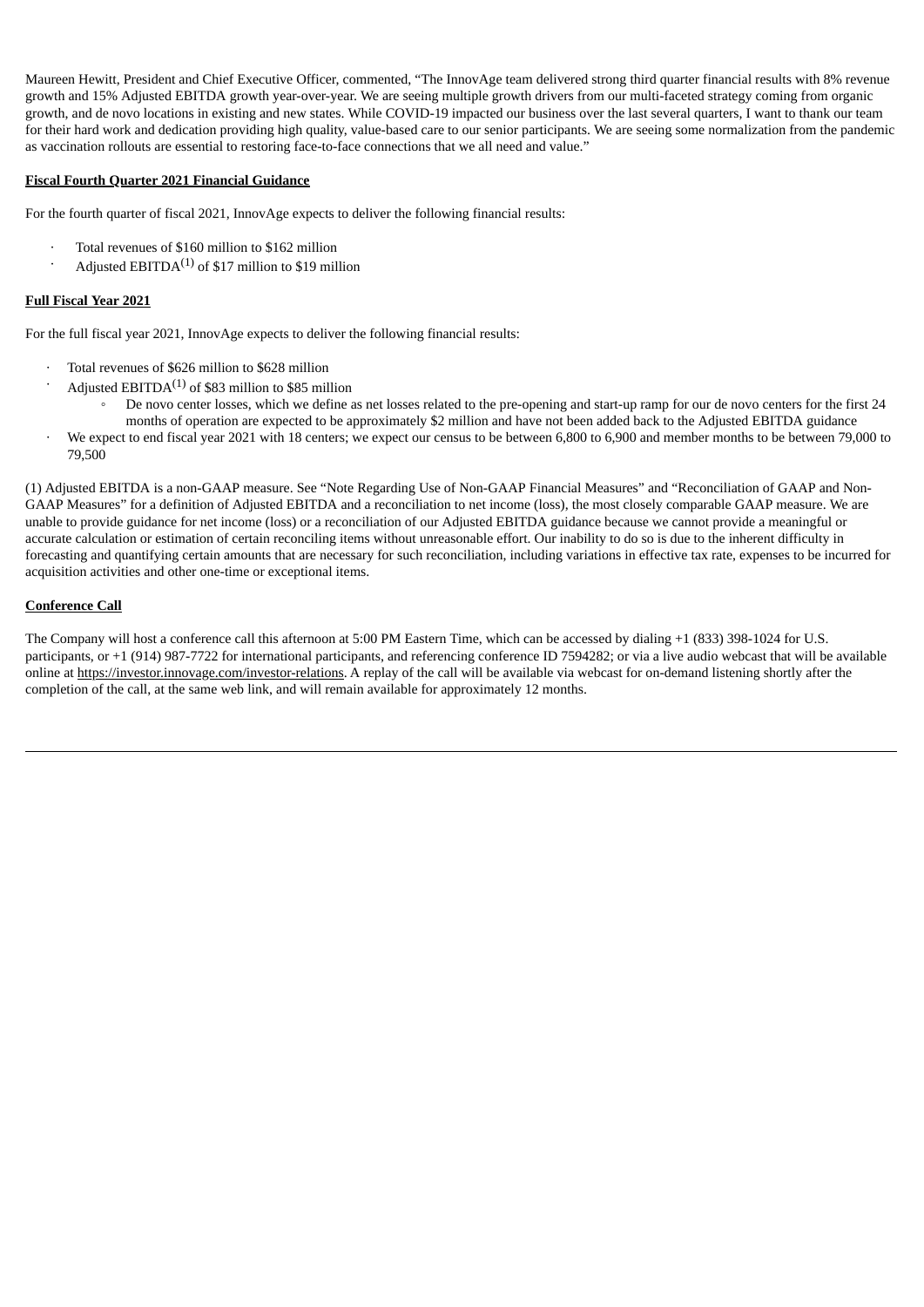# **About InnovAge**

InnovAge is a market leader in managing the care of high-cost, dual-eligible seniors. Our mission is to enable seniors to age independently in their own homes for as long as possible. Our patient-centered care model meaningfully improves the quality of care our participants receive, while reducing overutilization of high-cost care settings. InnovAge is at the forefront of value based senior healthcare and directly contracts with government payors, such as Medicare and Medicaid, to manage the totality of a participant's medical care. InnovAge believes its healthcare model is one in which all constituencies participants, their families, providers and government payors—"Win." InnovAge currently serves approximately 6,700 participants across 18 centers in five states.

https://www.innovage.com/.

### **Investor Contacts**

Bob East, Kevin Ellich, Jordan Kohnstam Westwicke T: (443) 450-4186 innovageIRPR@westwicke.com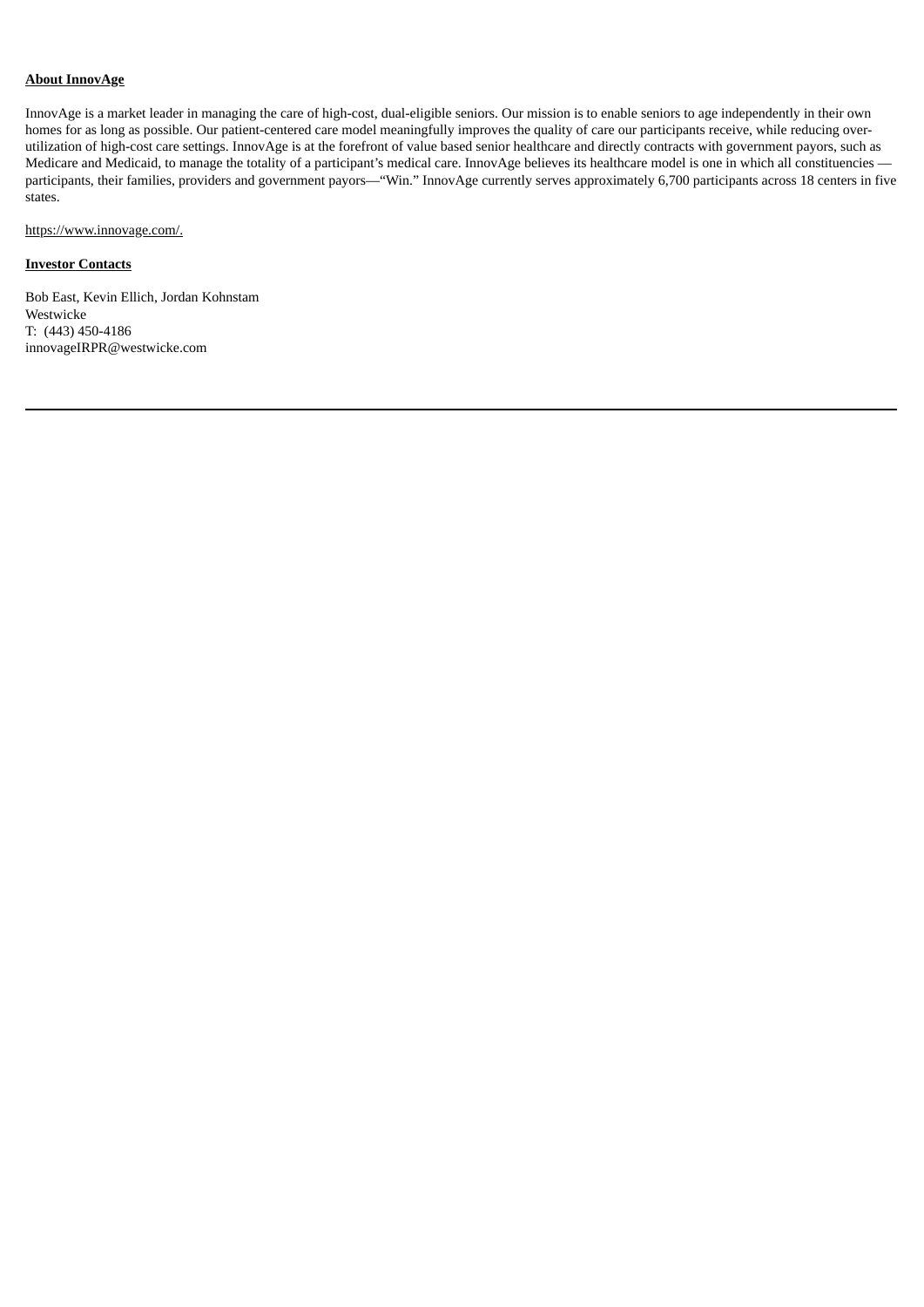#### **Forward-Looking Statements - Safe Harbor**

This press release may contain "forward-looking statements" within the meaning of the safe harbor provisions of the U.S. Private Securities Litigation Reform Act of 1995. Forward-looking statements can be identified by words such as: "anticipate," "intend," "plan," "believe," "project," "estimate," "expect," "may," "should," "will" and similar references to future periods. Forward-looking statements may be identified by the fact that they do not relate strictly to historical or current facts. Examples of forward-looking statements include, among others, statements we may make regarding our expectations to increase the number of participants we serve, to grow enrollment and capacity within existing centers, to build de novo centers, quarterly or annual guidance, future revenues, future earnings, regulatory developments, market developments, new products and growth strategies, integration activities and the effects of any of the foregoing on our future results of operations or financial conditions.

Forward-looking statements are neither historical facts nor assurances of future performance. Instead, they are based only on our current beliefs, expectations and assumptions regarding the future of our business, future plans and strategies, projections, anticipated events and trends, the economy and other future conditions. Because forward-looking statements relate to the future, they are subject to inherent uncertainties, risks and changes in circumstances that are difficult to predict and many of which are outside of our control. Our actual results and financial condition may differ materially from those indicated in the forward-looking statements. Important factors that could cause our actual results and financial condition to differ materially from those indicated in the forward-looking statements include, among others, the following: (i) the spread and impact of the COVID-19 pandemic; (ii) changes in laws and regulations applicable to our business model; (iii) changes in market conditions and receptivity to our services and offerings; (iv) our indebtedness could adversely affect our business and growth prospects; and (v) the loss of one or more key payors. For a detailed discussion of the risk factors that could affect our actual results, please refer to the risk factors identified in our SEC reports, including, but not limited to our Prospectus, dated March 3, 2021 in connection with our IPO and our most recent Quarterly Report on Form 10-Q, as filed with the SEC.

Any forward-looking statement made by us in this press release is based only on information currently available to us and speaks only as of the date on which it is made. We undertake no obligation to publicly update any forward-looking statement, whether written or oral, that may be made from time to time, whether as a result of new information, future developments or otherwise.

#### **Note Regarding Use of Non-GAAP Financial Measures**

In addition to reporting financial information in accordance with generally accepted accounting principles ("GAAP"), the Company is also reporting Adjusted EBITDA, which is a non-GAAP financial measure. Adjusted EBITDA is not a measurement of financial performance under GAAP and should not be used in isolation or as a substitute or alternative to net income, operating income or any other performance measure derived in accordance with GAAP, or as a substitute or alternative to cash flow from operating activities or a measure of the Company's liquidity. In addition, the Company's definition of Adjusted EBITDA may not be comparable to similarly titled non-GAAP financial measures reported by other companies. We define Adjusted EBITDA as net income (loss) adjusted for interest expense, depreciation and amortization, and provision for income tax as well as addbacks for non-recurring expenses or exceptional items, including charges relating to management equity compensation, final determination of rates, M&A transaction and integration, business optimization, EMR transition, special employee bonuses, financing-related fees and other non-recurring items. Management believes that Adjusted EBITDA provides useful supplemental information regarding the performance of InnovAge's business operations and facilitates comparisons to the Company's historical operating results. For a full reconciliation of Adjusted EBITDA to the most closely comparable GAAP financial measure, please see the attachment to this earnings release.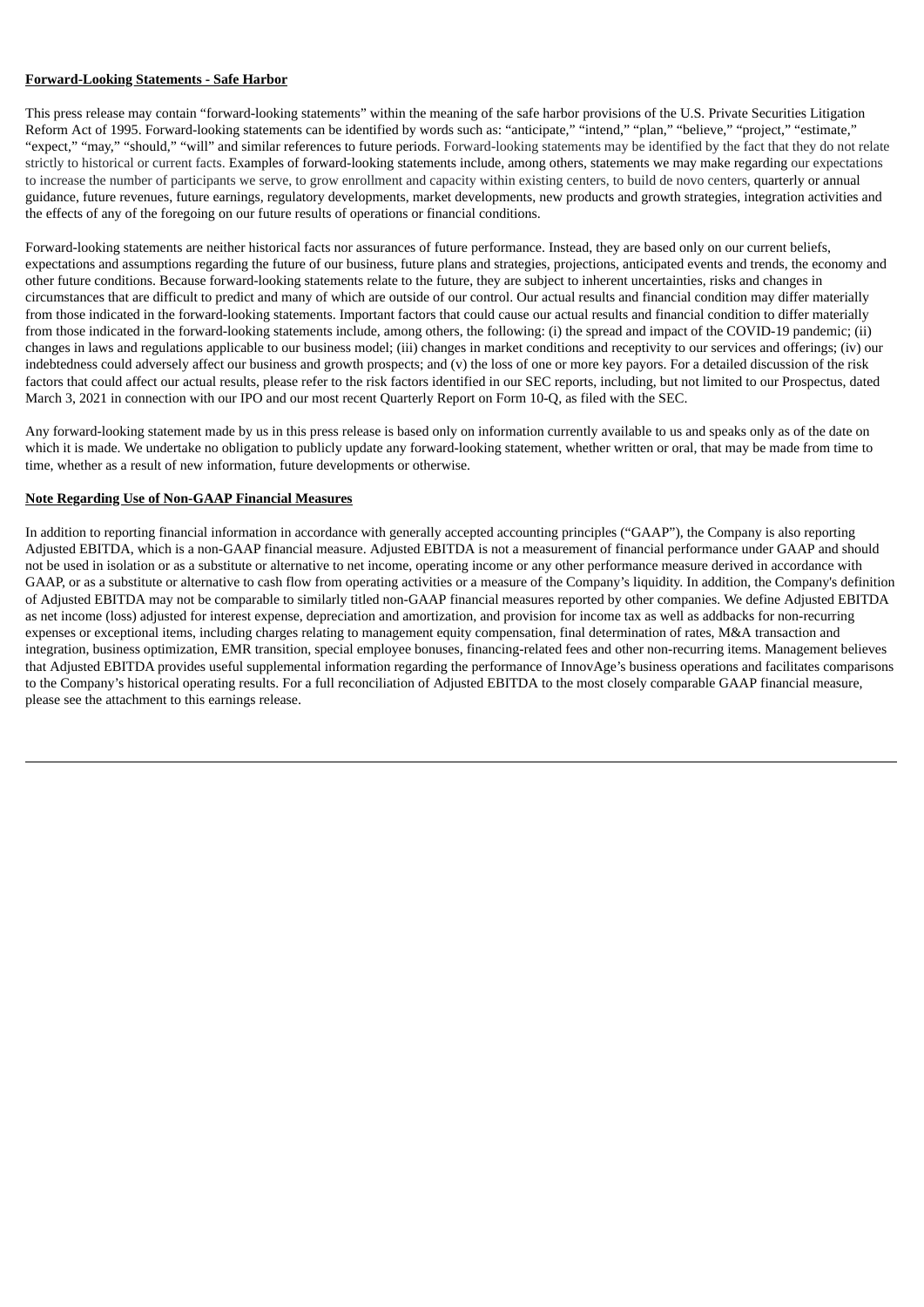#### **InnovAge CONDENSED CONSOLIDATED BALANCE SHEETS (IN THOUSANDS)**

| Assets                                                                                                                                            |                | March 31,<br>2021 |     | <b>June 30,</b><br>2020 |  |
|---------------------------------------------------------------------------------------------------------------------------------------------------|----------------|-------------------|-----|-------------------------|--|
| <b>Current Assets</b>                                                                                                                             |                |                   |     |                         |  |
| Cash and cash equivalents                                                                                                                         | \$             | 201,527           | -\$ | 112,904                 |  |
| Restricted cash                                                                                                                                   |                | 2,236             |     | 1,661                   |  |
| Accounts receivable, net of allowance (\$7,741 - March 31, 2021 and \$6,384 - June 30, 2020)                                                      |                | 44,356            |     | 46,312                  |  |
| Prepaid expenses and other                                                                                                                        |                | 3,626             |     | 4,311                   |  |
| Income tax receivable                                                                                                                             |                | 131               |     | 1,743                   |  |
| Total current assets                                                                                                                              |                | 251,876           |     | 166,931                 |  |
| <b>Noncurrent Assets</b>                                                                                                                          |                |                   |     |                         |  |
| Property and equipment, net                                                                                                                       |                | 141,515           |     | 102,494                 |  |
| Investments                                                                                                                                       |                | 2,645             |     | 2,645                   |  |
| Deposits and other                                                                                                                                |                | 3,611             |     | 3,003                   |  |
| Equity method investments                                                                                                                         |                | 848               |     | 13,245                  |  |
| Goodwill                                                                                                                                          |                | 124,217           |     | 116,139                 |  |
| Other intangible assets, net                                                                                                                      |                | 6,683             |     | 5,177                   |  |
| Total noncurrent assets                                                                                                                           |                | 279,519           |     | 242,703                 |  |
| <b>Total assets</b>                                                                                                                               | \$             | 531,395           | \$  | 409,634                 |  |
| <b>Liabilities and Stockholders' Equity</b>                                                                                                       |                |                   |     |                         |  |
| <b>Current Liabilities</b>                                                                                                                        |                |                   |     |                         |  |
| Accounts payable and accrued expenses                                                                                                             | $\mathfrak{s}$ | 33,223            | \$  | 28,875                  |  |
| Reported and estimated claims                                                                                                                     |                | 30,735            |     | 30,291                  |  |
| Due to Medicaid and Medicare                                                                                                                      |                | 25,054            |     | 12,244                  |  |
| Current portion of long-term debt                                                                                                                 |                | 2,852             |     | 1,938                   |  |
| Current portion of capital lease obligations                                                                                                      |                | 2,121             |     | 1,496                   |  |
| Contingent consideration                                                                                                                          |                |                   |     | 1,789                   |  |
| Total current liabilities                                                                                                                         |                | 93,985            |     | 76,633                  |  |
| <b>Noncurrent Liabilities</b>                                                                                                                     |                |                   |     |                         |  |
| Deferred tax liability, net                                                                                                                       |                | 5,817             |     | 9,282                   |  |
| Capital lease obligations                                                                                                                         |                | 5,727             |     | 4,091                   |  |
| Other non-current liabilities                                                                                                                     |                | 2,390             |     | 1,446                   |  |
| Long-term debt, net of debt issuance costs                                                                                                        |                | 72.415            |     | 210,432                 |  |
| <b>Total liabilities</b>                                                                                                                          |                | 180,334           |     | 301,884                 |  |
| <b>Commitments and Contingencies (See Note 10)</b>                                                                                                |                |                   |     |                         |  |
| <b>Stockholders' Equity</b>                                                                                                                       |                |                   |     |                         |  |
| Common stock, \$0.001 par value; 500,000,000 authorized as of March 31, 2021 and June 30, 2020;                                                   |                |                   |     |                         |  |
| 135,516,513 and 132,718,461 issued and outstanding shares at March 31, 2021 and June 30, 2020, respectively                                       |                | 136               |     | 133                     |  |
| Additional paid-in capital                                                                                                                        |                | 323,127           |     | 36,338                  |  |
| Retained earnings                                                                                                                                 |                | 4,820             |     | 64,737                  |  |
| Less: Treasury stock (0 and 102,030 shares of common stock at \$0.0 and \$1.89 per share as of March 31, 2021<br>and June 30, 2020, respectively) |                |                   |     | (193)                   |  |
| Total InnovAge Holding Corp.                                                                                                                      |                | 328,083           |     | 101,015                 |  |
| Noncontrolling interests                                                                                                                          |                | 22,978            |     | 6,735                   |  |
| Total stockholders' equity                                                                                                                        |                | 351,061           |     | 107,750                 |  |
| Total liabilities and stockholders' equity                                                                                                        | \$             | 531,395           | \$  | 409,634                 |  |
|                                                                                                                                                   |                |                   |     |                         |  |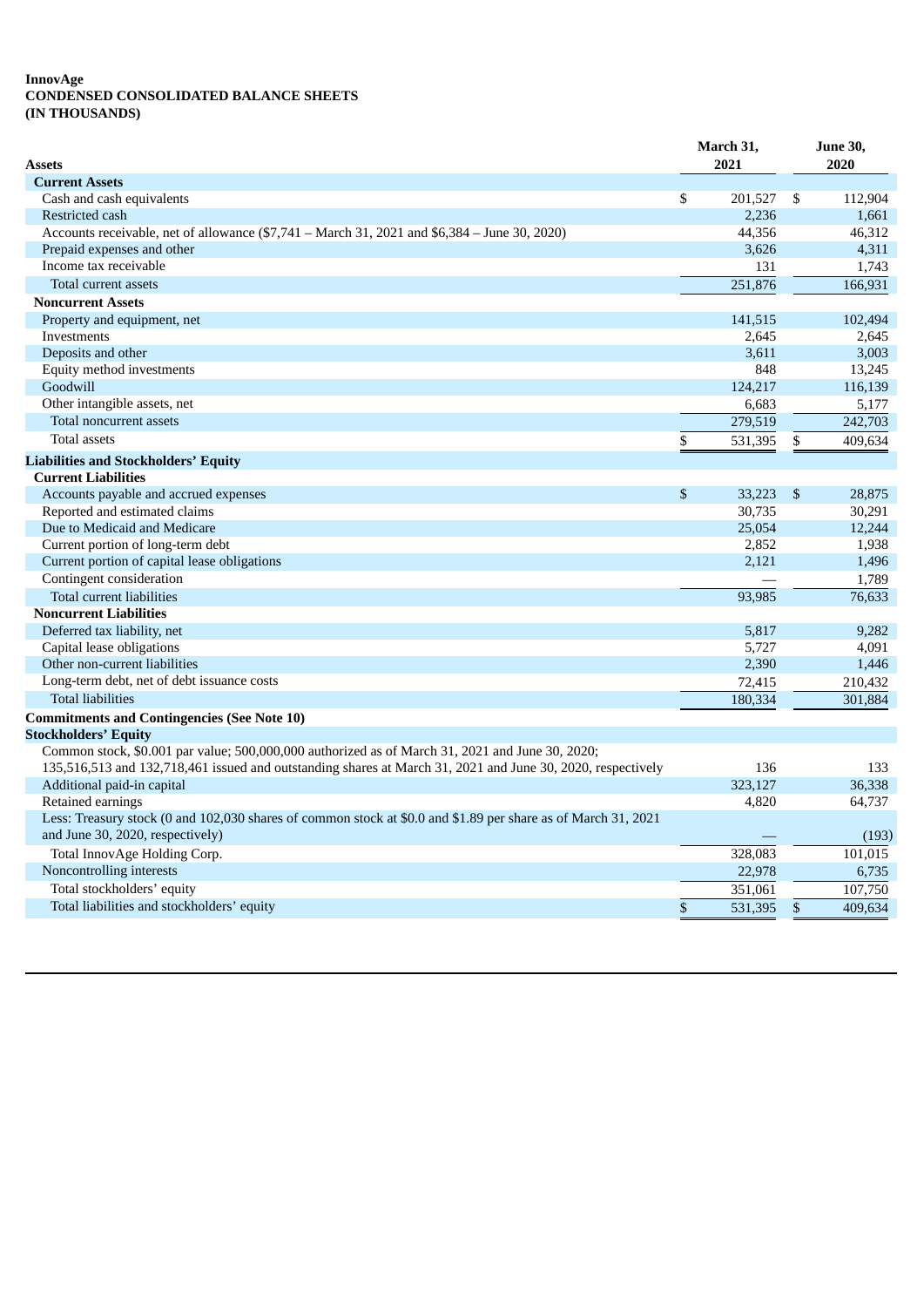## **InnovAge UNAUDITED CONDENSED CONSOLIDATED STATEMENTS OF EARNINGS (IN THOUSANDS, EXCEPT PER SHARE AMOUNTS)**

|                                                                | <b>Three Months Ended</b> |             |           | <b>Nine Months Ended</b> |           |             |           |             |
|----------------------------------------------------------------|---------------------------|-------------|-----------|--------------------------|-----------|-------------|-----------|-------------|
|                                                                | March 31,                 |             | March 31, |                          | March 31, |             | March 31, |             |
|                                                                |                           | 2021        |           | 2020                     |           | 2021        |           | 2020        |
| <b>Revenues</b>                                                |                           |             |           |                          |           |             |           |             |
| Capitation revenue                                             | \$                        | 155,835     | \$        | 144,174                  | \$        | 464,294     | \$        | 412,724     |
| Other service revenue                                          |                           | 473         |           | 596                      |           | 1,890       |           | 1,976       |
| Total revenues                                                 |                           | 156,308     |           | 144,770                  |           | 466,184     |           | 414,700     |
| <b>Expenses</b>                                                |                           |             |           |                          |           |             |           |             |
| External provider costs                                        |                           | 75,389      |           | 71,022                   |           | 224,215     |           | 204,387     |
| Cost of care, excluding depreciation and amortization          |                           | 39,565      |           | 39,285                   |           | 115,922     |           | 114,465     |
| Sales and marketing                                            |                           | 5,592       |           | 4,628                    |           | 14,335      |           | 14,405      |
| Corporate, general and administrative                          |                           | 18,595      |           | 14,028                   |           | 105,901     |           | 42,417      |
| Depreciation and amortization                                  |                           | 3,311       |           | 2,769                    |           | 9,262       |           | 8,310       |
| <b>Equity loss</b>                                             |                           |             |           | 163                      |           | 1,343       |           | 203         |
| Other operating (income) expense                               |                           | 19,222      |           | (99)                     |           | 18,211      |           | (250)       |
| Total expenses                                                 |                           | 161,674     |           | 131,796                  |           | 489,189     |           | 383,937     |
| <b>Operating Income (Loss)</b>                                 |                           | (5,366)     |           | 12,974                   |           | (23,005)    |           | 30,763      |
|                                                                |                           |             |           |                          |           |             |           |             |
| <b>Other Income (Expense)</b>                                  |                           |             |           |                          |           |             |           |             |
| Interest expense, net                                          |                           | (4,876)     |           | (2,361)                  |           | (17,061)    |           | (11,287)    |
| Loss on extinguishment of debt                                 |                           | (13, 488)   |           |                          |           | (14, 479)   |           |             |
| Gain on equity method investment                               |                           | 10,871      |           |                          |           | 10,871      |           |             |
| Other income (expense)                                         |                           | (2, 267)    |           | 244                      |           | (2,222)     |           | (735)       |
| Total other expense                                            |                           | (9,760)     |           | (2,117)                  |           | (22, 891)   |           | (12, 022)   |
| <b>Income (Loss) Before Income Taxes</b>                       |                           | (15, 126)   |           | 10,857                   |           | (45,896)    |           | 18,741      |
| <b>Provision (Benefit) for Income Taxes</b>                    |                           | (4,264)     |           | 2,867                    |           | 5,159       |           | 4,954       |
| <b>Net Income (Loss)</b>                                       |                           | (10, 862)   |           | 7,990                    |           | (51,055)    |           | 13,787      |
| Less: net loss attributable to noncontrolling interests        |                           | (352)       |           | (148)                    |           | (595)       |           | (394)       |
| Net Income (Loss) Attributable to InnovAge Holding Corp.       | \$                        | (10,510)    | \$        | 8,138                    | \$        | (50, 460)   | \$        | 14,181      |
|                                                                |                           |             |           |                          |           |             |           |             |
| Weighted-average number of common shares outstanding - basic   |                           | 121,324,980 |           | 132,616,431              |           | 119,619,806 |           | 132,616,431 |
| Weighted-average number of common shares outstanding - diluted |                           | 121,324,980 |           | 134,368,002              |           | 119,619,806 |           | 133,792,985 |
| Net income (loss) per share - basic                            | \$                        | (0.09)      | \$        | 0.06                     | S         | (0.42)      | \$        | 0.11        |
| Net income (loss) per share - diluted                          | \$                        | (0.09)      | \$        | 0.06                     | \$        | (0.42)      | \$        | 0.11        |
|                                                                |                           |             |           |                          |           |             |           |             |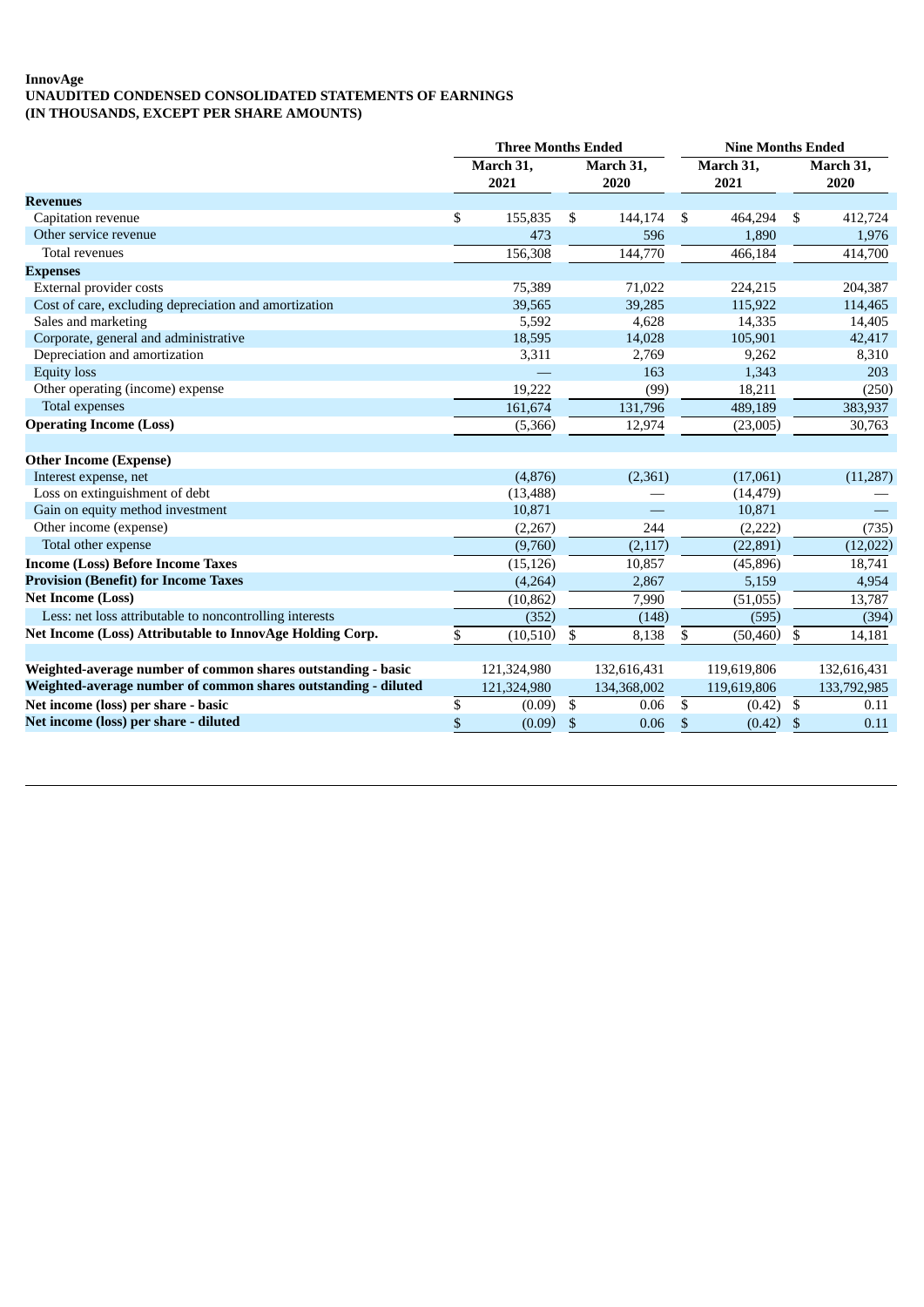#### **InnovAge UNAUDITED CONDENSED CONSOLIDATED STATEMENTS OF CASH FLOWS (IN THOUSANDS)**

|                                                                                                    | <b>For the Nine Months Ended</b> |            |                           |           |  |  |
|----------------------------------------------------------------------------------------------------|----------------------------------|------------|---------------------------|-----------|--|--|
|                                                                                                    | March 31,                        |            |                           | March 31, |  |  |
|                                                                                                    |                                  | 2021       |                           | 2020      |  |  |
| <b>Operating Activities</b>                                                                        |                                  |            |                           |           |  |  |
| Net income (loss)                                                                                  | \$                               | (51,055)   | -\$                       | 13,787    |  |  |
| Adjustments to reconcile net income (loss) to net cash provided by (used in) operating activities: |                                  |            |                           |           |  |  |
| Loss (gain) on disposal of assets                                                                  |                                  | 2          |                           | 1,021     |  |  |
| Provision for uncollectible accounts                                                               |                                  | 4,144      |                           | 3,909     |  |  |
| Depreciation and amortization                                                                      |                                  | 9,262      |                           | 8,310     |  |  |
| Gain on equity method investment                                                                   |                                  | (10, 871)  |                           |           |  |  |
| Loss on extinguishment of long-term debt                                                           |                                  | 8,494      |                           |           |  |  |
| Amortization of deferred financing costs                                                           |                                  | 948        |                           | 412       |  |  |
| Stock based compensation                                                                           |                                  | 1,102      |                           | 407       |  |  |
| Change in fair value of warrants                                                                   |                                  | 2,264      |                           |           |  |  |
| Deferred income taxes                                                                              |                                  | (3, 464)   |                           | 313       |  |  |
| <b>Equity</b> loss                                                                                 |                                  | 1,343      |                           | 203       |  |  |
| Change in fair value of contingent consideration                                                   |                                  |            |                           | (250)     |  |  |
| Changes in operating assets and liabilities, net of acquisitions                                   |                                  |            |                           |           |  |  |
| Accounts receivable, net                                                                           |                                  | (1,402)    |                           | (6,929)   |  |  |
| Prepaid expenses and other                                                                         |                                  | 635        |                           | 274       |  |  |
| Income taxes receivable                                                                            |                                  | 1,613      |                           | 2,562     |  |  |
| Deposits and other                                                                                 |                                  | (606)      |                           | 689       |  |  |
| Accounts payable and accrued expenses                                                              |                                  | 7,717      |                           | 1,372     |  |  |
| Reported and estimated claims                                                                      |                                  | 114        |                           | (816)     |  |  |
| Due to Medicaid and Medicare                                                                       |                                  | 12,732     |                           | (5,245)   |  |  |
| Deferred revenue                                                                                   |                                  |            |                           | 2         |  |  |
|                                                                                                    |                                  |            |                           |           |  |  |
| Net cash provided by (used in) operating activities                                                |                                  | (17, 028)  |                           | 20,021    |  |  |
| <b>Investing Activities</b>                                                                        |                                  |            |                           |           |  |  |
| Purchases of property and equipment                                                                |                                  | (14, 729)  |                           | (9,088)   |  |  |
| Proceeds from the sale of equipment                                                                |                                  |            |                           | 169       |  |  |
| Proceeds from net working capital settlements                                                      |                                  |            |                           | 1,129     |  |  |
| Purchase of intangible assets                                                                      |                                  | (2,000)    |                           |           |  |  |
| Consolidation of equity method investment                                                          |                                  | 646        |                           |           |  |  |
| Net cash used in investing activities                                                              |                                  | (16, 083)  |                           | (7,790)   |  |  |
|                                                                                                    |                                  |            |                           |           |  |  |
| <b>Financing Activities</b>                                                                        |                                  |            |                           |           |  |  |
| Distribution to owners                                                                             |                                  | (9,458)    |                           |           |  |  |
| Capital contributions                                                                              |                                  | 20,000     |                           |           |  |  |
| Payments on capital lease obligations                                                              |                                  | (1,685)    |                           | (850)     |  |  |
| Proceeds from long-term debt                                                                       |                                  | 375,000    |                           | 25,000    |  |  |
| Principal payments on long-term debt                                                               |                                  | (512, 649) |                           | (1, 447)  |  |  |
| Payment of debt issuance costs                                                                     |                                  | (8,896)    |                           |           |  |  |
| Proceeds from initial public offering of common stock                                              |                                  | 373,580    |                           |           |  |  |
| Treasury stock purchase                                                                            |                                  | (77, 603)  |                           |           |  |  |
| Payments under acquisition agreements                                                              |                                  | (3,622)    |                           |           |  |  |
| Payments related to option cancellation                                                            |                                  | (32, 358)  |                           |           |  |  |
| Net cash provided by financing activities                                                          |                                  | 122,309    |                           | 22,703    |  |  |
|                                                                                                    |                                  |            |                           |           |  |  |
| INCREASE (DECREASE) IN CASH, CASH EQUIVALENTS & RESTRICTED CASH                                    |                                  | 89,198     |                           | 34,934    |  |  |
| CASH, CASH EQUIVALENTS & RESTRICTED CASH BEGINNING OF PERIOD                                       |                                  | 114,565    |                           | 61,196    |  |  |
| CASH, CASH EQUIVALENTS & RESTRICTED CASH END OF PERIOD                                             | \$                               | 203,763    | $\boldsymbol{\mathsf{s}}$ | 96,130    |  |  |
| <b>Supplemental Cash Flows Information</b>                                                         |                                  |            |                           |           |  |  |
| Interest paid                                                                                      | \$                               | 16,251     | \$                        | 10,330    |  |  |
| Income taxes paid                                                                                  |                                  | 7,047      |                           | 2,080     |  |  |
| Prepayment penalty on extinguishment of debt                                                       |                                  | 6,000      |                           |           |  |  |
| Property and equipment included in accounts payable                                                |                                  | 224        |                           |           |  |  |
| Property and equipment purchased under capital leases                                              |                                  | 3,517      |                           | 1,115     |  |  |
|                                                                                                    |                                  |            |                           |           |  |  |